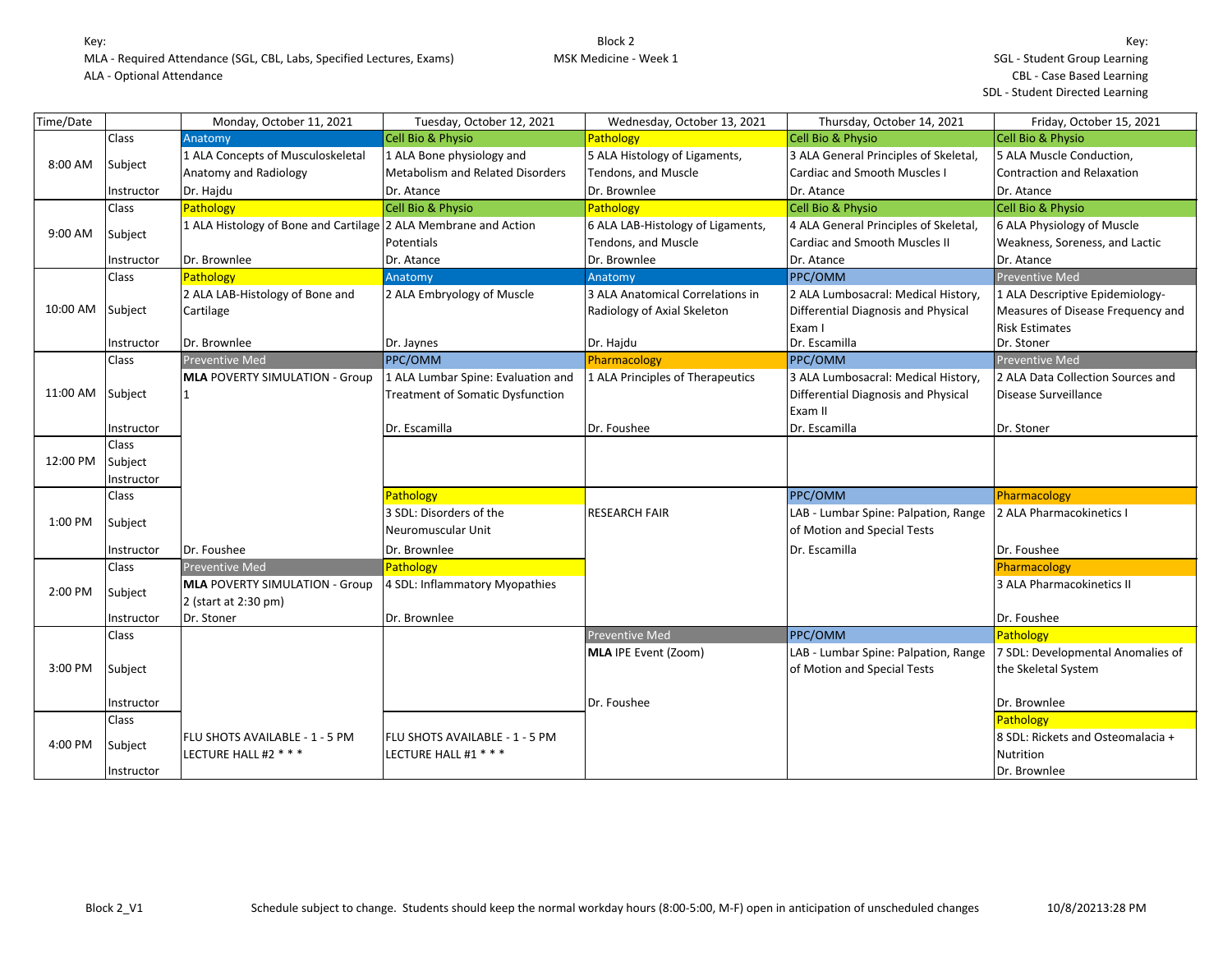| Time/Date |                                | Monday, October 18, 2021                  | Tuesday, October 19, 2021                                          | Wednesday, October 20, 2021                                            | Thursday, October 21, 2021                                                                                                           | Friday, October 22, 2021                         |
|-----------|--------------------------------|-------------------------------------------|--------------------------------------------------------------------|------------------------------------------------------------------------|--------------------------------------------------------------------------------------------------------------------------------------|--------------------------------------------------|
|           | Class                          | Pharmacology                              | Cell Bio & Physio                                                  | Pathology                                                              |                                                                                                                                      | Cell Bio & Physio                                |
| 8:00 AM   | Subject                        | 4 ALA Pharmacodynamics I                  | 7 SDL Tumor Immunology                                             | Exam #1 (1-11)                                                         |                                                                                                                                      | Exam #1 (1-8)                                    |
|           | Instructor                     | Dr. Foushee                               | Dr. Atance                                                         |                                                                        |                                                                                                                                      |                                                  |
|           | Class                          | Pharmacology                              | <b>Cell Bio &amp; Physio</b>                                       | <b>Preventive Med</b>                                                  | <b>Preventive Med</b>                                                                                                                | Pharmacology                                     |
| 9:00 AM   | Subject                        | 5 ALA Pharmacodynamics II                 | 8 ALA Muscle: Slow Twitch vs. Fast<br>Twitch, Spindles and Sensors | 5 ALA Measures of Association                                          | 7 ALA Systematic Reviews and Meta-<br>analysis                                                                                       | 8 ALA Drug Development and Clinical<br>Trials I  |
|           | Instructor                     | Dr. Foushee                               | Dr. Atance                                                         | Dr. Stoner                                                             | Dr. Stoner                                                                                                                           | Dr. Foushee                                      |
|           | Class                          | Pharmacology                              | Preventive Med                                                     | Preventive Med                                                         | Preventive Med                                                                                                                       | Pharmacology                                     |
| 10:00 AM  | Subject                        | 6 ALA Pharmacodynamics III                | 3 ALA Observational Studies I                                      | 6 ALA Experimental Studies                                             | 8 SGL: Applied Epidemiology: A Critical 9 ALA Drug Development and Clinical<br>Look at Measures of association and<br>Study Design I | Trials II                                        |
|           | Instructor                     | Dr. Foushee                               | Dr. Stoner                                                         | Dr. Stoner                                                             | Dr. Stoner                                                                                                                           | Dr. Foushee                                      |
|           | Class                          | <b>CM MSK</b>                             | Preventive Med                                                     | Pharmacology                                                           | <b>Preventive Med</b>                                                                                                                | Anatomy                                          |
| 11:00 AM  | Subject                        | 1 ALA Childhood Disorders of the<br>Spine | 4 ALA Observational Studies II                                     | 7 ALA Clinical Pharmacokinetics                                        | 9 SGL: Applied Epidemiology A Critical 4 ALA Superficial Back, Posterior<br>Look at Measures of Association and<br>Study Design II   | Shoulder                                         |
|           | Instructor                     | Dr. Worster                               | Dr. Stoner                                                         | Dr. Foushee                                                            | Dr. Stoner                                                                                                                           | K. Glenn                                         |
| 12:00 PM  | Class<br>Subject<br>Instructor |                                           |                                                                    |                                                                        |                                                                                                                                      |                                                  |
|           | Class                          | Pathology                                 | PPC/OMM                                                            | <b>Procedural Skills</b>                                               | <b>Procedural Skills</b>                                                                                                             | Anatomy                                          |
| 1:00 PM   | Subject<br>Instructor          | <b>Quiz Review Exam 1</b>                 | LAB: Lumbar Spine - Direct<br><b>Techniques</b><br>Dr. Escamilla   | Procedural Skills practice sessions -<br>splinting labs<br>Dr. Lindsey | Procedural Skills practice - splint labs                                                                                             | LAB 1: Superficial & Intermediate<br><b>Back</b> |
|           | Class                          | Pathology                                 |                                                                    |                                                                        |                                                                                                                                      |                                                  |
| 2:00 PM   | Subject                        | 9 SDL: Muscular Dystrophies               |                                                                    |                                                                        |                                                                                                                                      |                                                  |
|           | Instructor                     | Dr. Brownlee                              |                                                                    |                                                                        |                                                                                                                                      |                                                  |
|           | Class                          | Pathology                                 | PPC/OMM                                                            |                                                                        |                                                                                                                                      | Anatomy                                          |
| 3:00 PM   | Subject                        | 10 SDL: Soft Tissue Tumors                | LAB: Lumbar Spine - Direct<br>Techniques                           |                                                                        |                                                                                                                                      | LAB 1: Superficial & Intermediate<br><b>Back</b> |
|           | Instructor                     | Dr. Brownlee                              |                                                                    |                                                                        |                                                                                                                                      |                                                  |
|           | Class                          | Pathology                                 |                                                                    |                                                                        |                                                                                                                                      |                                                  |
|           |                                | 11 SDL: Bone Tumors                       |                                                                    |                                                                        |                                                                                                                                      |                                                  |
| 4:00 PM   | Subject<br>Instructor          | Dr. Brownlee                              |                                                                    |                                                                        |                                                                                                                                      |                                                  |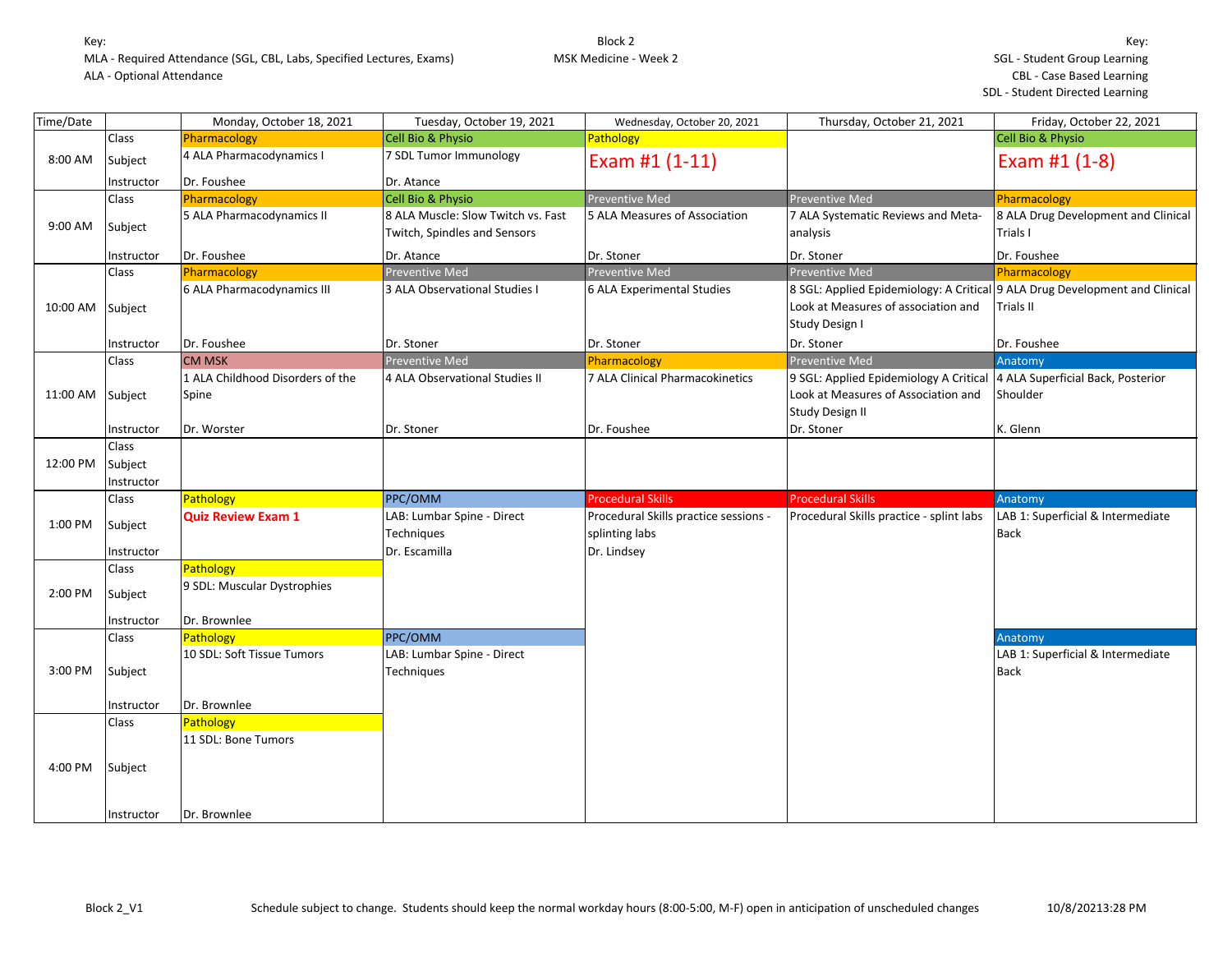| Time/Date |            | Monday, October 25, 2021          | Tuesday, October 26, 2021             | Wednesday, October 27, 2021        | Thursday, October 28, 2021             | Friday, October 29, 2021         |
|-----------|------------|-----------------------------------|---------------------------------------|------------------------------------|----------------------------------------|----------------------------------|
|           | Class      | Anatomy                           | <b>Preventive Med</b>                 | <b>Preventive Med</b>              | <b>CM MSK</b>                          |                                  |
|           |            | 5 ALA Deep Back and Suboccipital  | Exam #1 (1-9)                         | 11 ALA Clinical Biostatistics I:   | 4 ALA Fracture and Dislocation of      |                                  |
| 8:00 AM   | Subject    | Region                            |                                       | Sampling, Types of Variables and   | <b>Extremities: General Evaluation</b> |                                  |
|           |            |                                   |                                       | <b>Mean Measures</b>               |                                        |                                  |
|           | Instructor | K. Glenn                          |                                       | H. Bendyk                          | Dr. Lucas                              |                                  |
|           | Class      | Anatomy                           |                                       | <b>Preventive Med</b>              | <b>CM MSK</b>                          |                                  |
|           |            | 6 ALA Nerve Roots and Peripheral  |                                       | 12 ALA Clinical Biostatistics II:  | 5 ALA Spondylolysis and                |                                  |
| 9:00 AM   | Subject    | <b>Nerves</b>                     |                                       | Normality, Hypothesis Testing and  | Spondylolithesis                       |                                  |
|           |            |                                   |                                       | Significance                       |                                        |                                  |
|           | Instructor | Dr. Hajdu                         |                                       | H. Bendyk                          | Dr. Cashman                            |                                  |
|           | Class      | <b>CM MSK</b>                     | <b>Preventive Med</b>                 | <b>Preventive Med</b>              | <b>Preventive Med</b>                  | Anatomy                          |
|           |            | 2 ALA Pediatric Bone Disorders    | 10 ALA Ethical Principles in Research | 13 ALA Clinical Biostatistics III: | 14 ALA Applied Biostatistics I         | Exam #1 (1-6)                    |
| 10:00 AM  | Subject    |                                   |                                       | Parametric and Non-Parametric      |                                        |                                  |
|           |            |                                   |                                       | <b>Testing</b>                     |                                        |                                  |
|           | Instructor | Dr. Worster                       | Dr. Garner                            | H. Bendyk                          | H. Bendyk                              |                                  |
|           | Class      | <b>CM MSK</b>                     | PPC/OMM                               | Anatomy                            | Preventive Med                         |                                  |
| 11:00 AM  | Subject    | 3 ALA Pediatric Muscle Disorders  | 4 ALA Integrated Approach to the      | 7 ALA Anterior Shoulder, Pectoral  | 15 ALA Applied Biostatistics II        |                                  |
|           |            |                                   | Evaluation of Lower Back Pain         | Region and Axilla                  |                                        |                                  |
|           | Instructor | Dr. Worster                       | Dr. Romano                            | Dr. Jaynes                         | H. Bendyk                              |                                  |
|           | Class      |                                   |                                       |                                    |                                        |                                  |
| 12:00 PM  | Subject    |                                   |                                       |                                    |                                        |                                  |
|           | Instructor |                                   |                                       |                                    |                                        |                                  |
|           | Class      | Anatomy                           | PPC/OMM                               |                                    | <b>Procedural Skills</b>               | Anatomy                          |
| 1:00 PM   | Subject    | LAB 2: Deep Back and Suboccipital | LAB : Lumbar Spine: Indirect          |                                    | Skills session #1                      | <b>Practical Exam (LABS 1-2)</b> |
|           |            | Region                            | Techniques                            |                                    |                                        |                                  |
|           | Instructor |                                   | Dr. Romano                            |                                    |                                        |                                  |
|           | Class      |                                   |                                       | Anatomy                            |                                        |                                  |
|           |            |                                   |                                       | LAB 3: Posterior and Anterior      |                                        |                                  |
| 2:00 PM   | Subject    |                                   |                                       | Shoulder, Pectoral Region          |                                        |                                  |
|           | Instructor |                                   |                                       |                                    |                                        |                                  |
|           | Class      |                                   | PPC/OMM                               |                                    |                                        |                                  |
|           |            |                                   | LAB : Lumbar Spine: Indirect          |                                    |                                        |                                  |
| 3:00 PM   | Subject    |                                   | Techniques                            |                                    |                                        |                                  |
|           | Instructor |                                   |                                       |                                    |                                        |                                  |
|           | Class      |                                   |                                       |                                    |                                        |                                  |
| 4:00 PM   | Subject    |                                   |                                       |                                    |                                        |                                  |
|           | Instructor |                                   |                                       |                                    |                                        |                                  |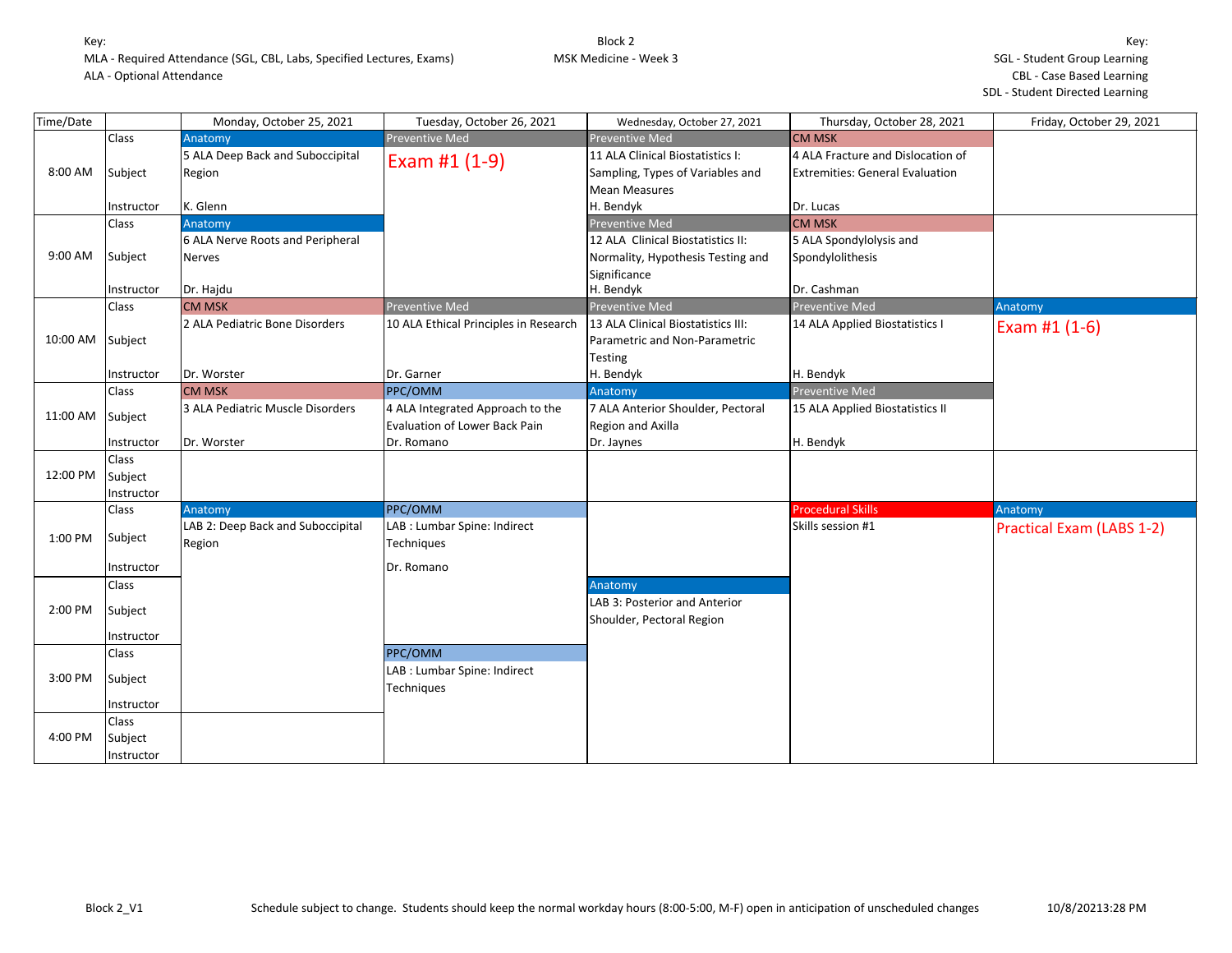| Time/Date |                                       | Monday, November 1, 2021                                   | Tuesday, November 2, 2021                                                                             | Wednesday, November 3, 2021                                                                 | Thursday, November 4, 2021                                                             | Friday, November 5, 2021                                         |
|-----------|---------------------------------------|------------------------------------------------------------|-------------------------------------------------------------------------------------------------------|---------------------------------------------------------------------------------------------|----------------------------------------------------------------------------------------|------------------------------------------------------------------|
|           | Class                                 | <b>CM MSK</b>                                              | <b>Preventive Med</b>                                                                                 | <b>CM MSK</b>                                                                               | <b>CM MSK</b>                                                                          | Pharmacology                                                     |
| 8:00 AM   | Subject                               | 6 MLA Malignant Tumors of the<br>Musculoskeletal System I  | Exam #2 (10-15)                                                                                       | 8 ALA Diagnostic Workup (Laboratory<br>and Imaging) for Musculoskeletal<br><b>Disorders</b> | 9 ALA Benign Tumors of<br>Musculoskeletal System                                       | Exam #1 (1-11)                                                   |
|           | Instructor                            | Dr. McDermott                                              |                                                                                                       | Dr. Januchowski                                                                             | Dr. Januchowski                                                                        |                                                                  |
|           | Class                                 | <b>CM MSK</b>                                              |                                                                                                       | Pharmacology                                                                                | <b>CM MSK</b>                                                                          |                                                                  |
| 9:00 AM   | Subject                               | 7 MLA Malignant Tumors of the<br>Musculoskeletal System II |                                                                                                       | 10 ALA Drug Interactions I                                                                  | 10 ALA Concepts of Preventive<br>Medicine and Musculoskeletal System<br>Considerations |                                                                  |
|           | Instructor                            | Dr. McDermott                                              |                                                                                                       | Dr. Foushee                                                                                 | Dr. Stoner                                                                             |                                                                  |
|           | Class                                 | Anatomy                                                    | PPC/OMM                                                                                               | Pharmacology                                                                                | <b>Preventive Med</b>                                                                  |                                                                  |
| 10:00 AM  | Subject                               | 8 ALA Brachial Plexus                                      | 5 ALA Shoulder: Medical History,<br>Differential Diagnosis, and Physical<br>Exam                      | 11 ALA Drug Interactions II                                                                 | MLA Introduction to County Project                                                     |                                                                  |
|           | Instructor                            | Dr. Jaynes                                                 | Dr. Shadiack                                                                                          | Dr. Foushee                                                                                 | Dr. Stoner                                                                             |                                                                  |
|           | <b>Class</b>                          | Anatomy                                                    | PPC/OMM                                                                                               | Anatomy                                                                                     | Pathology                                                                              | Anatomy                                                          |
| 11:00 AM  | Subject                               | 9 ALA Brachium and Cubital Fossa                           | 6 ALA Shoulder: Palpation and Range   10 ALA Anterior Forearm and Elbow<br>of Motion                  |                                                                                             | 12 SDL: Metabolic Myopathies                                                           | 11 ALA Posterior Forearm, Dorsum of<br>Hand & Wrist              |
|           | Instructor                            | Dr. Jaynes                                                 | Dr. Pruitt                                                                                            | Dr. Jaynes                                                                                  | Dr. Brownlee                                                                           | Dr. Jaynes                                                       |
| 12:00 PM  | <b>Class</b><br>Subject<br>Instructor |                                                            |                                                                                                       |                                                                                             |                                                                                        |                                                                  |
|           | Class                                 | Anatomy                                                    | PPC/OMM                                                                                               | Anatomy                                                                                     |                                                                                        | Anatomy                                                          |
| 1:00 PM   | Subject<br>Instructor                 | LAB 4: Axilla and Brachial Plexus                          | LAB Shoulder - palpation, ROM and<br>OMT - group B (alternate with Proc.<br>skills lab)<br>Dr. Pruitt | LAB 5: Anterior Arm, Cubital Fossa &<br><b>Anterior Forearm</b>                             |                                                                                        | LAB 6: Posterior Arm, Posterior<br>Forearm & Dorsum of Hand      |
|           | Class                                 |                                                            |                                                                                                       |                                                                                             |                                                                                        |                                                                  |
| 2:00 PM   | Subject<br>Instructor                 |                                                            |                                                                                                       |                                                                                             |                                                                                        |                                                                  |
|           | Class                                 |                                                            | <b>Procedural Skills</b>                                                                              |                                                                                             |                                                                                        | <b>Procedural Skills</b>                                         |
| 3:00 PM   | Subject                               |                                                            | Skills session #2 - alternate with<br>OMM Lab                                                         |                                                                                             |                                                                                        | Procedural Skills practice over<br>Saturday and Sunday (in SGRs) |
|           | Instructor                            |                                                            |                                                                                                       |                                                                                             |                                                                                        |                                                                  |
|           | Class                                 |                                                            |                                                                                                       |                                                                                             |                                                                                        |                                                                  |
| 4:00 PM   | Subject<br>Instructor                 |                                                            |                                                                                                       |                                                                                             |                                                                                        |                                                                  |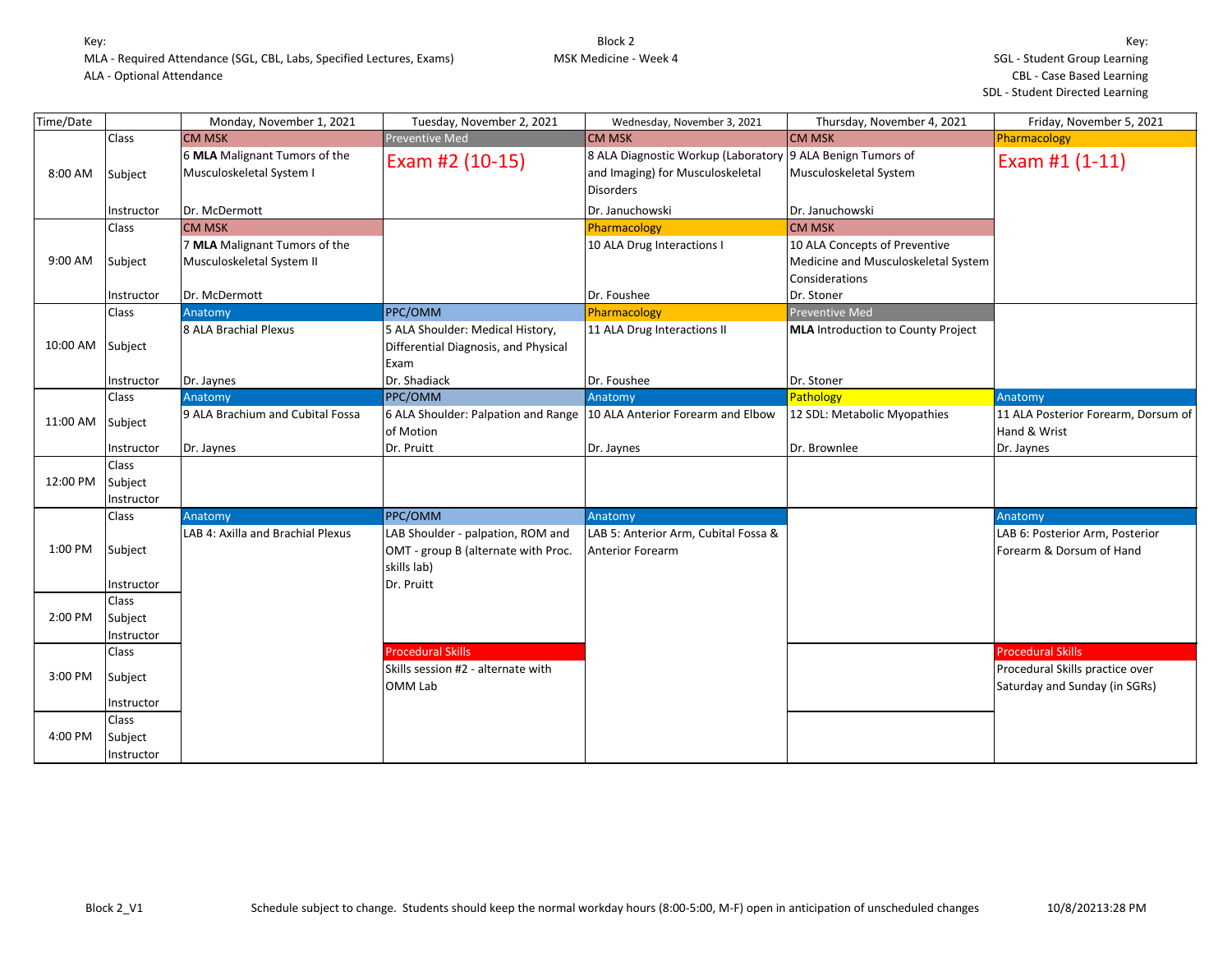| Time/Date |            | Monday, November 8, 2021          | Tuesday, November 9, 2021           | Wednesday, November 10, 2021       | Thursday, November 11, 2021            | Friday, November 12, 2021       |
|-----------|------------|-----------------------------------|-------------------------------------|------------------------------------|----------------------------------------|---------------------------------|
|           | Class      |                                   | <b>CM MSK</b>                       | <b>CM MSK</b>                      | <b>CM MSK</b>                          |                                 |
| 8:00 AM   | Subject    |                                   | 11 ALA Rotator Cuff and Shoulder    | 14 ALA Traumatic Elbow and Forearm | Exam 1 (1-10)                          |                                 |
|           |            |                                   | Syndromes                           | Injuries                           |                                        |                                 |
|           | Instructor |                                   | Dr. Lucas                           | Dr. Cashman                        |                                        |                                 |
|           | Class      | Anatomy                           | CM MSK                              |                                    |                                        | Pharmacology                    |
| 9:00 AM   | Subject    | 12 ALA Anatomic Correlations in   | 12 ALA Fractures of the Arm, Elbow  |                                    |                                        | 13 ALA Pharmacologic Basis of   |
|           |            | Radiology of the Wrist and Hand   | and Forearm                         |                                    |                                        | <b>Antibacterial Drugs I</b>    |
|           | Instructor | Dr. Hajdu                         | Dr. Lucas                           |                                    |                                        | Dr. Foushee                     |
|           | Class      | Anatomy                           | <b>CM MSK</b>                       | Pharmacology                       | <b>CM MSK</b>                          | Pharmacology                    |
| 10:00 AM  | Subject    | 13 ALA Anatomical Correlations in | 13 ALA Traumatic Shoulder Injuries  | 12 ALA Antifungal and Non-HIV      | 16 ALA Disorders of the Hand and       | 14 ALA Pharmacologic Basis of   |
|           |            | Radiology of the Upper Extremity  |                                     | <b>Antiviral Agents</b>            | Wrist                                  | <b>Antibacterial Drugs II</b>   |
|           | Instructor | Dr. Hajdu                         | Dr. Lucas                           | Dr. Foushee                        | Dr. Cannon                             | Dr. Foushee                     |
|           | Class      | Anatomy                           | PPC/OMM                             | PPC/OMM                            | <b>PPC/OMM</b>                         | Pharmacology                    |
|           |            | 14 ALA Wrist and Hand             | 7 ALA Clavicle: Acromioclavicular,  | 8 ALA Elbow, Radius and Ulna:      | 9 ALA Wrist and Hand: Medical          | Review of antibacterial cases - |
| 11:00 AM  | Subject    |                                   | Sternoclavicular, and Clavicle      | Medical History, Differential      | History, Differential Diagnosis, and   | optional time                   |
|           |            |                                   | <b>Diagnosis</b>                    | Diagnosis, and Physical Exam       | Physical Exam                          |                                 |
|           |            |                                   |                                     |                                    |                                        |                                 |
|           | Instructor | Dr. Jaynes                        | Dr. Powers                          | Dr. Cashman                        | Dr. Cannon                             | Dr. Foushee                     |
|           | Class      |                                   |                                     |                                    |                                        | <b>Procedural Skills</b>        |
| 12:00 PM  | Subject    |                                   |                                     |                                    |                                        | <b>Skills Practice</b>          |
|           | Instructor |                                   |                                     |                                    |                                        |                                 |
|           | Class      | Anatomy                           | PPC/OMM                             | <b>CM MSK</b>                      | <b>PPC/OMM</b>                         |                                 |
|           |            | LAB 7: Wrist and Hand             | LAB for Clavicle: AC, SC, Clavicle  | 15 ALA Compartment Syndrome        | LAB -- Elbow, Forearm, Wrist and       |                                 |
| 1:00 PM   | Subject    |                                   | diagnosis - group A (alternate with |                                    | Hand: PE and Treatment                 |                                 |
|           |            |                                   | Proc. Skills lab)                   |                                    |                                        |                                 |
|           | Instructor |                                   | Dr. Powers                          | Dr. Campbell                       | Dr. Cannon                             |                                 |
|           | Class      |                                   |                                     | Pathology                          |                                        |                                 |
| 2:00 PM   | Subject    |                                   |                                     | 13 SDL: Pagets Disease of the Bone |                                        |                                 |
|           |            |                                   |                                     |                                    |                                        |                                 |
|           | Instructor |                                   |                                     | Dr. Brownlee                       |                                        |                                 |
|           | Class      |                                   | <b>Procedural Skills</b>            | Pathology                          | <b>Procedural Skills</b>               |                                 |
| 3:00 PM   | Subject    |                                   | Skills session #3 - alternate with  | 14 SDL: Osteoporosis               | Skills session #4 - alternate with OMM |                                 |
|           |            |                                   | OMM Lab                             |                                    | Lab                                    |                                 |
|           | Instructor |                                   |                                     | Dr. Brownlee                       |                                        |                                 |
|           | Class      |                                   |                                     |                                    |                                        |                                 |
| 4:00 PM   | Subject    |                                   |                                     |                                    |                                        |                                 |
|           | Instructor |                                   |                                     |                                    |                                        |                                 |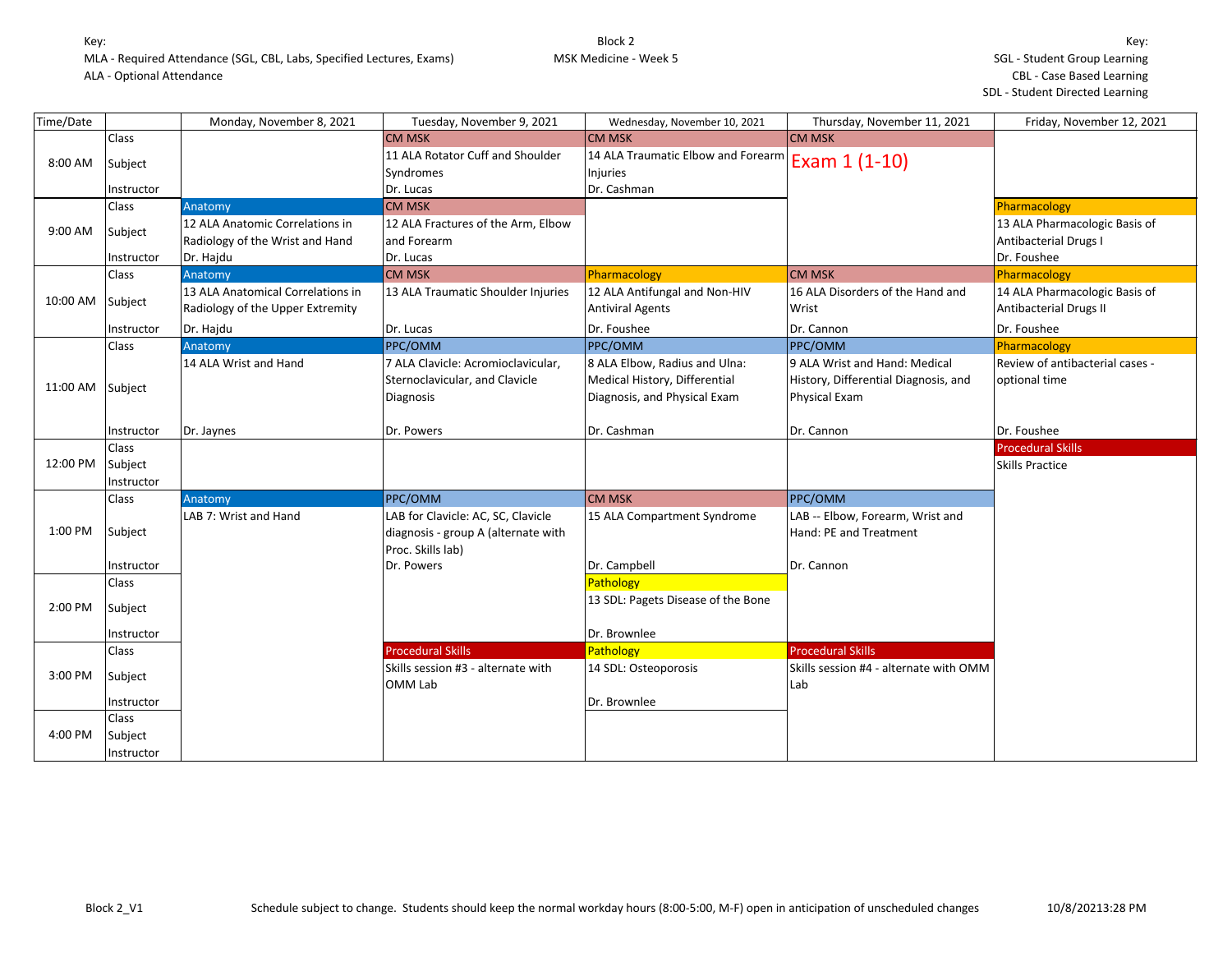| Time/Date |              | Monday, November 15, 2021         | Tuesday, November 16, 2021 | Wednesday, November 17, 2021      | Thursday, November 18, 2021          | Friday, November 19, 2021             |
|-----------|--------------|-----------------------------------|----------------------------|-----------------------------------|--------------------------------------|---------------------------------------|
|           | Class        | <b>CM MSK</b>                     |                            | <b>CM MSK</b>                     |                                      | <b>CM MSK</b>                         |
| 8:00 AM   | Subject      | 17 ALA Metabolic Bone Disorders   |                            | 18 ALA Fractures of the Wrist and |                                      | 21 SDL: Bone and Joint Infections I - |
|           |              |                                   |                            | Hand                              |                                      | <b>CBL</b>                            |
|           | Instructor   | Dr. Warren, E                     |                            | Dr. Lucas                         |                                      | Dr. Carroll                           |
|           | Class        | Pharmacology                      | PPC/OMM                    | Pharmacology                      |                                      | <b>CM MSK</b>                         |
|           |              | 15 ALA Drugs for Osteoporosis and | Exam #1 $(1-9)$            | 16 ALA Dietary Supplements in     |                                      | 22 SDL: Bone and Joint Infections II  |
| 9:00 AM   | Subject      | Paget's Disease                   |                            | Relation to Performance and Body  |                                      | <b>CBL</b>                            |
|           |              |                                   |                            | Composition                       |                                      |                                       |
|           | Instructor   | Dr. Januchowski                   |                            | Dr. DiMucci-Ward                  |                                      | Dr. Ritthipichai                      |
|           | Class        | Anatomy                           |                            | <b>CM MSK</b>                     | Pathology                            | Pharmacology                          |
| 10:00 AM  | Subject      | 15 ALA Bony Pelvis, Hip and Femur |                            | 19 ALA Body Composition           | 15 SDL: Osteomyelitis (CBL Material) | 17 SDL: Antimicrobials for Bone and   |
|           |              |                                   |                            | Throughout the Life Cycle         |                                      | Joint Infections - CBL                |
|           | Instructor   | Dr. Januchowski                   |                            | Dr. DiMucci-Ward                  | Dr. Brownlee                         | Dr. Foushee                           |
|           | Class        | Anatomy                           | PPC/OMM                    | <b>CM MSK</b>                     | Anatomy                              | Pathology                             |
|           |              | 16 ALA Anterior and Medial Thigh  | Practical Exam / OSCEs     | 20 SDL Complementary Treatments   | Exam #2 (7-14)                       | 16 MLA wrap up - Infectious Arthritis |
| 11:00 AM  | Subject      |                                   |                            | for Musculoskeletal Injuries      |                                      | <b>CBL</b>                            |
|           |              |                                   |                            |                                   |                                      |                                       |
|           | Instructor   | Dr. Atance                        |                            | Dr. Stroupe                       |                                      | Dr. Brownlee                          |
|           | <b>Class</b> |                                   |                            | <b>Procedural Skills</b>          |                                      | <b>Procedural Skills</b>              |
| 12:00 PM  | Subject      |                                   |                            | Skills demonstration / check off  |                                      | Skills demonstration / check off      |
|           | Instructor   |                                   |                            |                                   |                                      |                                       |
|           | Class        | Anatomy                           |                            |                                   | Anatomy                              |                                       |
| 1:00 PM   | Subject      | LAB 8: Anterior and Medial Thigh  |                            |                                   | <b>Practical Exam (LABS 3-7)</b>     |                                       |
|           | Instructor   |                                   |                            |                                   |                                      |                                       |
|           | Class        |                                   |                            |                                   |                                      |                                       |
| 2:00 PM   | Subject      |                                   |                            |                                   |                                      |                                       |
|           | Instructor   |                                   |                            |                                   |                                      |                                       |
|           | Class        |                                   |                            |                                   |                                      |                                       |
| 3:00 PM   | Subject      |                                   |                            |                                   |                                      |                                       |
|           | Instructor   |                                   |                            |                                   |                                      |                                       |
|           | Class        |                                   |                            |                                   |                                      |                                       |
|           |              |                                   |                            |                                   |                                      |                                       |
| 4:00 PM   | Subject      |                                   |                            |                                   |                                      |                                       |
|           |              |                                   |                            |                                   |                                      |                                       |
|           | Instructor   |                                   |                            |                                   |                                      |                                       |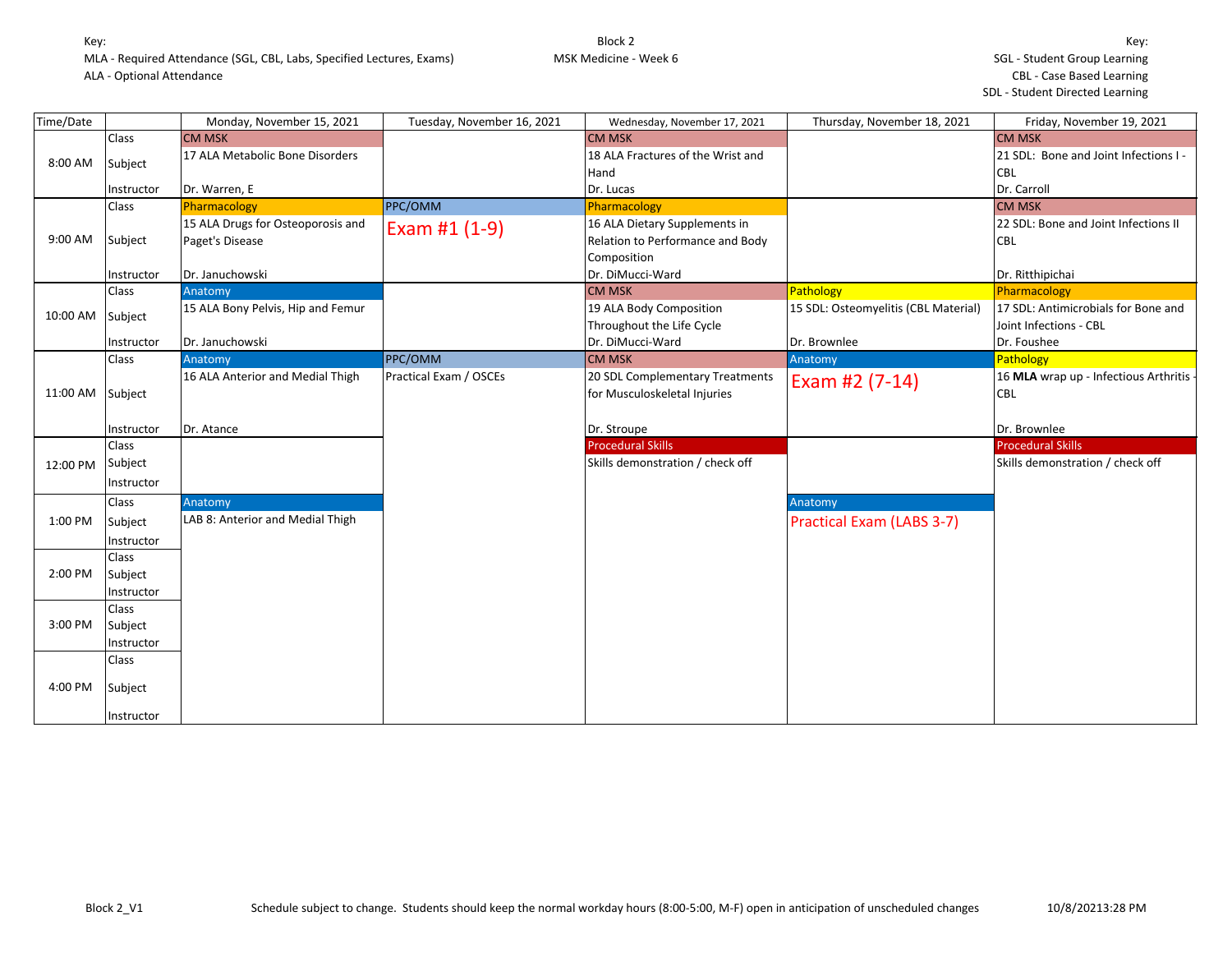| Time/Date |            | Monday, November 22, 2021                                     | Tuesday, November 23, 2021         | Wednesday, November 24, 2021   | Thursday, November 25, 2021 | Friday, November 26, 2021 |
|-----------|------------|---------------------------------------------------------------|------------------------------------|--------------------------------|-----------------------------|---------------------------|
|           | Class      | PPC/OMM                                                       | <b>CM MSK</b>                      |                                |                             |                           |
| 8:00 AM   | Subject    | 10 ALA Hip and Pelvis: Med Hx, DDX<br>and PE I                | EXAM #2 (11-22)                    |                                |                             |                           |
|           | Instructor | Dr. Cashman                                                   |                                    |                                |                             |                           |
|           | Class      | PPC/OMM                                                       |                                    |                                |                             |                           |
| 9:00 AM   | Subject    | 11 ALA Hip and Pelvis: Med Hx, DDX<br>and PE II               |                                    |                                | off                         | off                       |
|           | Instructor | Dr. Cashman                                                   |                                    |                                |                             |                           |
|           | Class      | Anatomy                                                       | <b>CM MSK</b>                      | Pathology                      |                             |                           |
| 10:00 AM  | Subject    | 17 ALA Gluteal Region                                         | 23 ALA Hip and Back Pain in Adults | 17 SDL: Rheumatoid Arthritis   |                             |                           |
|           | Instructor | Dr. Atance                                                    | Dr. Carroll                        | Dr. Brownlee                   |                             |                           |
|           | Class      | Anatomy                                                       |                                    | Pathology                      |                             |                           |
| 11:00 AM  | Subject    | 18 ALA Posterior Thigh and Popliteal<br>Fossa                 |                                    | 18 SDL: Ankylosing Spondylitis |                             |                           |
|           | Instructor | Dr. Atance                                                    |                                    | Dr. Brownlee                   |                             |                           |
|           | Class      |                                                               |                                    |                                |                             |                           |
| 12:00 PM  | Subject    |                                                               |                                    |                                |                             |                           |
|           | Instructor |                                                               |                                    |                                |                             |                           |
|           | Class      | Anatomy                                                       | <b>Procedural Skills</b>           |                                |                             |                           |
| 1:00 PM   | Subject    | LAB 9: Gluteal Region, Posterior<br>Thigh and Popliteal Fossa | Check off / remediation only       |                                |                             |                           |
|           | Instructor |                                                               |                                    |                                |                             |                           |
|           | Class      |                                                               |                                    |                                |                             |                           |
| 2:00 PM   | Subject    |                                                               |                                    |                                |                             |                           |
|           | Instructor |                                                               |                                    |                                |                             |                           |
|           | Class      |                                                               |                                    |                                |                             |                           |
| 3:00 PM   | Subject    |                                                               |                                    |                                |                             |                           |
|           | Instructor |                                                               |                                    |                                |                             |                           |
|           | Class      |                                                               |                                    |                                |                             |                           |
| 4:00 PM   | Subject    |                                                               |                                    |                                |                             |                           |
|           | Instructor |                                                               |                                    |                                |                             |                           |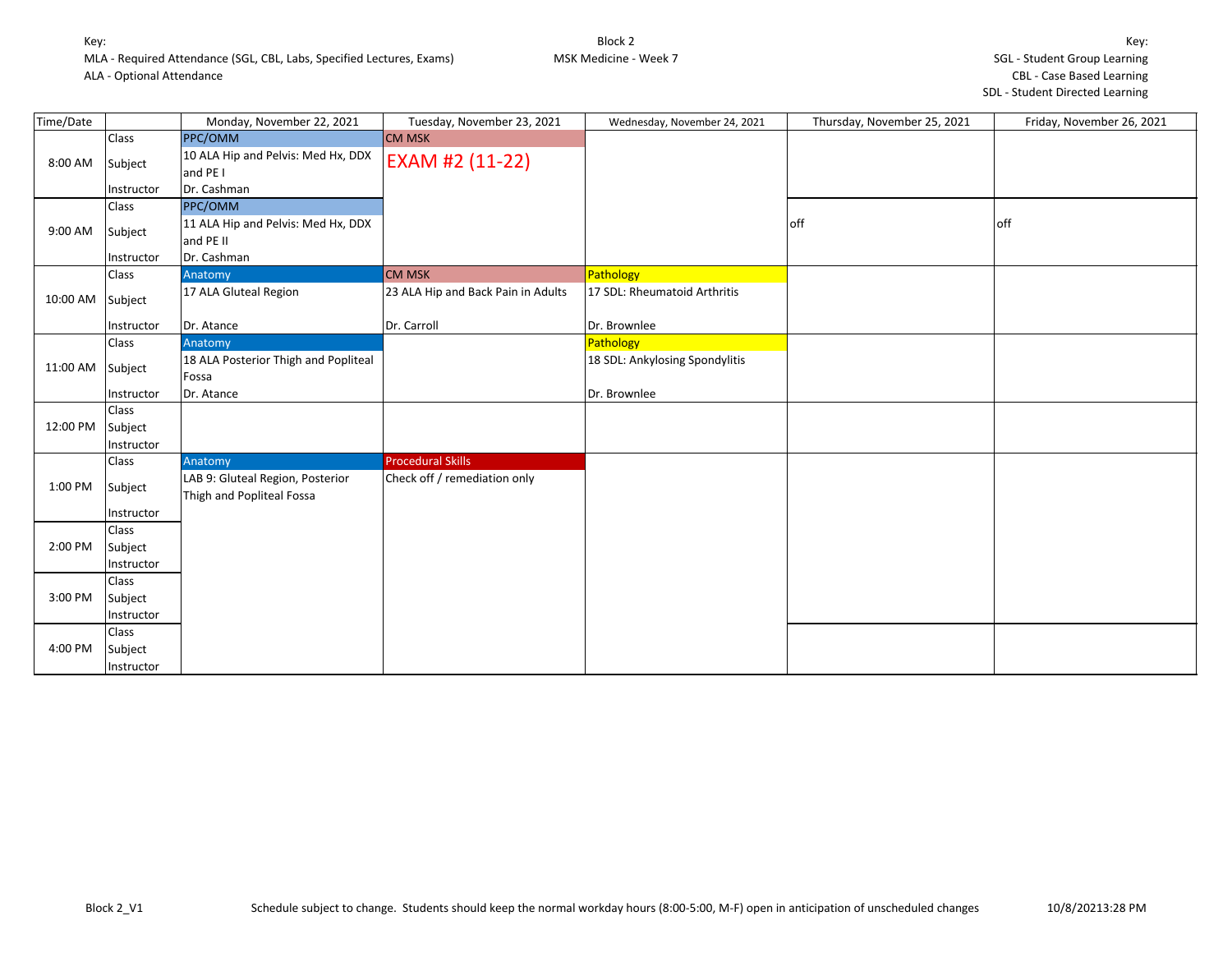| Time/Date |                                | Monday, November 29, 2021                                        | Tuesday, November 30, 2021                                                | Wednesday, December 1, 2021                                        | Thursday, December 2, 2021                                                                                                      | Friday, December 3, 2021                          |
|-----------|--------------------------------|------------------------------------------------------------------|---------------------------------------------------------------------------|--------------------------------------------------------------------|---------------------------------------------------------------------------------------------------------------------------------|---------------------------------------------------|
|           | Class                          | Pharmacology                                                     | <b>CM MSK</b>                                                             | <b>CM MSK</b>                                                      | PPC/OMM                                                                                                                         | Pathology                                         |
| 8:00 AM   | Subject                        | 18 ALA Pharmacology of Non-<br>Steroidal Anti-inflammatory Drugs | 25 ALA Immune Mediated<br>Musculoskeletal Disorders in Adults II Children | 27 ALA Rheumatologic Disorders in                                  | 12 ALA The Pre-Participation<br>Examination                                                                                     | Exam #2 (12-20)                                   |
|           | Instructor                     | Dr. Foushee                                                      | Dr. Kilgore                                                               | Dr. Worster                                                        | Dr. Cashman                                                                                                                     |                                                   |
|           | Class                          | Pharmacology                                                     | <b>CM MSK</b>                                                             | <b>CM MSK</b>                                                      | PPC/OMM                                                                                                                         |                                                   |
| 9:00 AM   | Subject                        | 19 ALA Steroid Therapy                                           | 26 ALA Immune Mediated<br>Musculoskeletal Disorders in Adults<br>Ш        | 28 SDL Osteoarthritis (Degenerative<br>Joint Disease) - CBL        | 13 ALA SGL Differential<br>Diagnosis/Decision Tree                                                                              |                                                   |
|           | Instructor                     | Dr. Foushee                                                      | Dr. Kilgore                                                               | Dr. E. Warren                                                      | Dr. Carroll                                                                                                                     |                                                   |
|           | Class                          | Pharmacology                                                     | <b>ICC</b>                                                                | <b>Preventive Med</b>                                              | Pathology                                                                                                                       |                                                   |
| 10:00 AM  | Subject                        | 20 ALA Drugs for Rheumatoid<br>Arthritis                         | <b>Clinical Integration Session</b>                                       | MLA SGL - Learning Circles and work<br>on County/Group Projects    | 20 MLA: Osteoarthritis - CBL (CBL<br>wrap-up for OA & Gout covers CM<br>28,29 Pharm 21, Path 19, 20 - Dr.<br>Warren, Escamilla) |                                                   |
|           | Instructor                     | Dr. Foushee                                                      |                                                                           |                                                                    | Dr. Brownlee                                                                                                                    |                                                   |
|           | Class                          | <b>CM MSK</b>                                                    |                                                                           |                                                                    | PPC/OMM                                                                                                                         | Anatomy                                           |
| 11:00 AM  | Subject                        | 24 SDL Immune Mediated<br>Musculoskeletal Disorders in Adults I  |                                                                           |                                                                    | 14 ALA Hip: Eval and Treatment of<br>Somatic dysfunction                                                                        | 19 ALA Knee and Leg                               |
|           | Instructor                     | Dr. Ritthipichai                                                 |                                                                           |                                                                    | Dr. Powers                                                                                                                      | Dr. Atance                                        |
| 12:00 PM  | Class<br>Subject<br>Instructor |                                                                  |                                                                           |                                                                    |                                                                                                                                 |                                                   |
|           | Class                          | <b>ICC</b>                                                       | <b>ICC</b>                                                                | Pathology                                                          | PPC/OMM                                                                                                                         | Anatomy                                           |
| 1:00 PM   | Subject<br>Instructor          | <b>MLA: Directed Problem Based</b><br>Lectures<br>Dr. Lindsey    | <b>Clinical Integration Session</b>                                       | <b>Quiz Review - Exam 2</b>                                        | LAB - Hip: Eval and Treatment of<br>Somatic dysfunction<br>Dr. Powers                                                           | LAB 10: Leg and Dorsum of the Foot,<br>Knee Joint |
|           | Class                          |                                                                  |                                                                           | <b>CM MSK</b>                                                      |                                                                                                                                 |                                                   |
| 2:00 PM   | Subject                        |                                                                  |                                                                           | 29 SDL Inflammatory Disorders and<br>Crystalline Arthropathy - CBL |                                                                                                                                 |                                                   |
|           | Instructor                     |                                                                  |                                                                           | Dr. Escamilla                                                      |                                                                                                                                 |                                                   |
|           | Class                          |                                                                  | <b>CC</b>                                                                 | Pharmacology                                                       | PPC/OMM                                                                                                                         |                                                   |
| 3:00 PM   | Subject                        |                                                                  | <b>Clinical Integration Session</b>                                       | 21 SDL Drugs for Osteoarthritis and<br>Gout - CBL                  | LAB - Hip: Eval and Treatment of<br>Somatic dysfunction                                                                         |                                                   |
|           | Instructor                     |                                                                  |                                                                           | Dr. Foushee                                                        |                                                                                                                                 |                                                   |
|           | Class                          |                                                                  |                                                                           | Pathology                                                          |                                                                                                                                 |                                                   |
| 4:00 PM   | Subject<br>Instructor          |                                                                  |                                                                           | 19 SDL: Crystal Induced Arthritis<br>Dr. Brownlee                  |                                                                                                                                 |                                                   |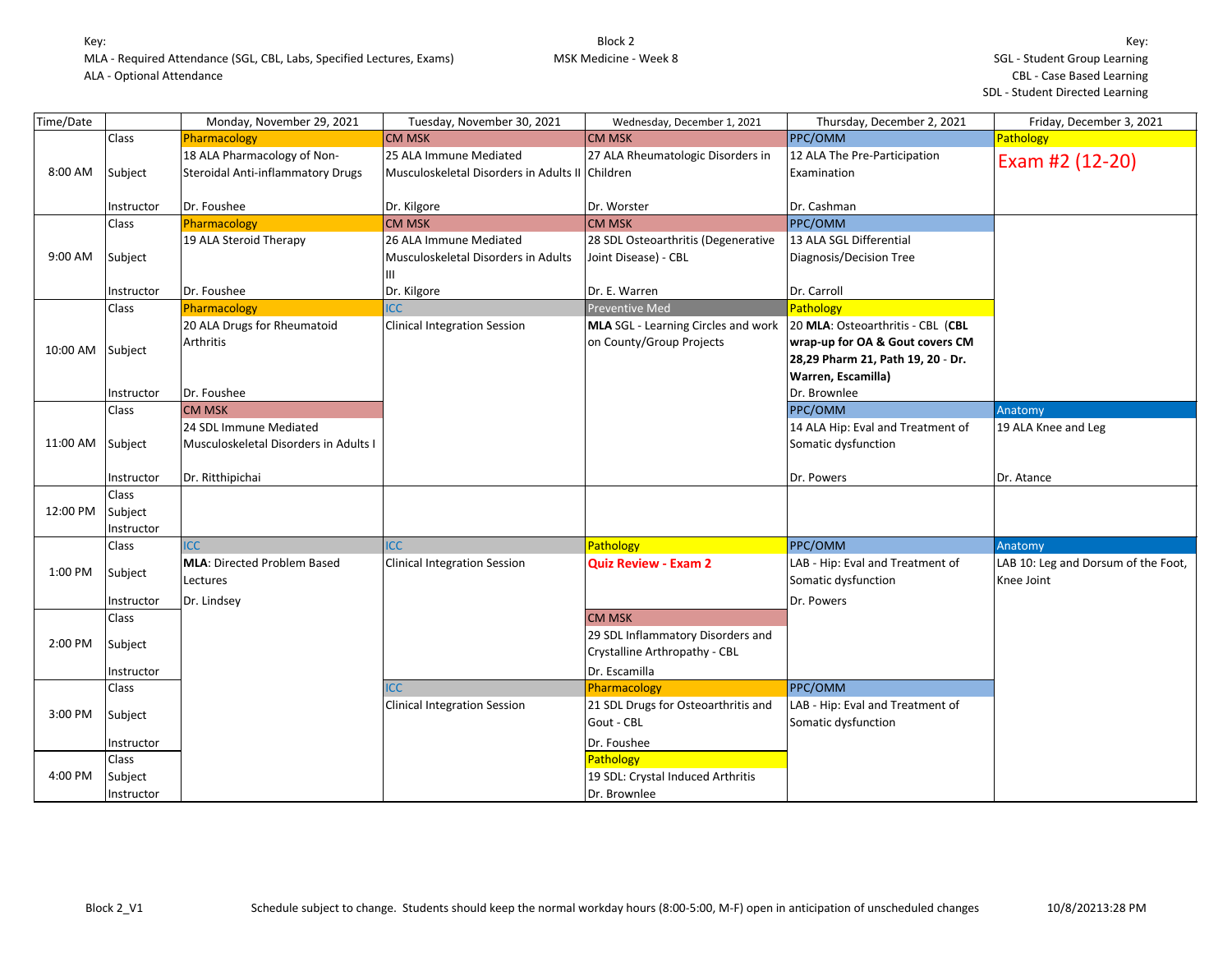| Time/Date |              | Monday, December 6, 2021                                            | Tuesday, December 7, 2021           | Wednesday, December 8, 2021       | Thursday, December 9, 2021          | Friday, December 10, 2021          |
|-----------|--------------|---------------------------------------------------------------------|-------------------------------------|-----------------------------------|-------------------------------------|------------------------------------|
|           | Class        | <b>CM MSK</b>                                                       | Pharmacology                        | <b>CM MSK</b>                     | <b>CM MSK</b>                       | <b>CM MSK</b>                      |
| 8:00 AM   | Subject      | 30 MLA Fractures of the Pelvis and<br>Lower Extremities I           | Exam #2 (12-21)                     | 34 ALA The Nonsurgical Knee       | 36 MLA Joint Replacement            | Exam #3 (23-31)                    |
|           | Instructor   | Dr. McDermott                                                       |                                     | Dr. Lucas                         | Dr. McDermott                       |                                    |
|           | Class        | <b>CM MSK</b>                                                       |                                     | <b>CM MSK</b>                     | <b>CM MSK</b>                       |                                    |
| 9:00 AM   |              | 31 MLA Fractures of the Pelvis and                                  |                                     | 35 ALA Nonsurgical Injuries and   | 37 ALA Rehabilitation of            |                                    |
|           | Subject      | Lower Extremities II                                                |                                     | Sprains to the Foot and Ankle     | Musculoskeletal Injury              |                                    |
|           | Instructor   | Dr. McDermott                                                       |                                     | Dr. Lucas                         | Dr. Cashman                         |                                    |
|           | Class        | <b>CM MSK</b>                                                       | <b>PPC/OMM</b>                      | Anatomy                           | Anatomy                             | Preventive Med                     |
|           |              | 32 MLA Surgical Treatments for Knee   15 ALA Knee: Medical History, |                                     | 20 ALA Ankle and Foot             | 21 ALA Anatomical Correlations in   | SGL - Learning Circles and work on |
| 10:00 AM  | Subject      | <b>Injuries</b>                                                     | Differential Diagnosis and Physical |                                   | Radiology of the Lower Extremities  | County/Group Projects              |
|           |              |                                                                     | Exam                                |                                   |                                     |                                    |
|           | Instructor   | Dr. McDermott                                                       | Dr. Januchowski                     | Dr. Atance                        | Dr. Januchowski                     |                                    |
|           | <b>Class</b> | <b>CM MSK</b>                                                       | <b>PPC/OMM</b>                      |                                   | PPC/OMM                             |                                    |
|           |              | 33 MLA Surgical Treatments for Foot                                 | 16 ALA Knee and Leg: Physical Exam  |                                   | 17 ALA Ankle and Foot: Medical      |                                    |
| 11:00 AM  | Subject      | and Ankle Injuries                                                  | and Treatment of Somatic            |                                   | History, Differential Diagnosis and |                                    |
|           |              |                                                                     | Dysfunction                         |                                   | Physical Exam                       |                                    |
|           | Instructor   | Dr. McDermott                                                       | Dr. Januchowski                     |                                   | Dr. Romano                          |                                    |
|           | Class        |                                                                     |                                     |                                   |                                     |                                    |
| 12:00 PM  | Subject      |                                                                     |                                     |                                   |                                     |                                    |
|           | Instructor   |                                                                     |                                     |                                   |                                     |                                    |
|           | <b>Class</b> | <b>Procedural Skills</b>                                            | PPC/OMM                             | Anatomy                           | PPC/OMM                             |                                    |
| 1:00 PM   | Subject      | Aseptic technique                                                   | LAB for Knee and leg                | LAB 11: Ankle and Foot            | LAB for above                       |                                    |
|           | Instructor   |                                                                     | Dr. Januchowski                     | Dr. Atance                        | Dr. Romano                          |                                    |
|           | Class        |                                                                     |                                     |                                   |                                     |                                    |
| 2:00 PM   | Subject      |                                                                     |                                     |                                   |                                     |                                    |
|           | Instructor   |                                                                     |                                     |                                   |                                     |                                    |
|           | Class        |                                                                     | PPC/OMM                             |                                   | PPC/OMM                             |                                    |
| 3:00 PM   | Subject      |                                                                     | LAB for Knee and leg                |                                   | LAB for above                       |                                    |
|           | Instructor   |                                                                     |                                     |                                   |                                     |                                    |
|           | Class        |                                                                     |                                     | <b>Procedural Skills</b>          |                                     |                                    |
|           |              |                                                                     |                                     | Aseptic technique (alternate with |                                     |                                    |
| 4:00 PM   | Subject      |                                                                     |                                     | anatomy labs)                     |                                     |                                    |
|           | Instructor   |                                                                     |                                     |                                   |                                     |                                    |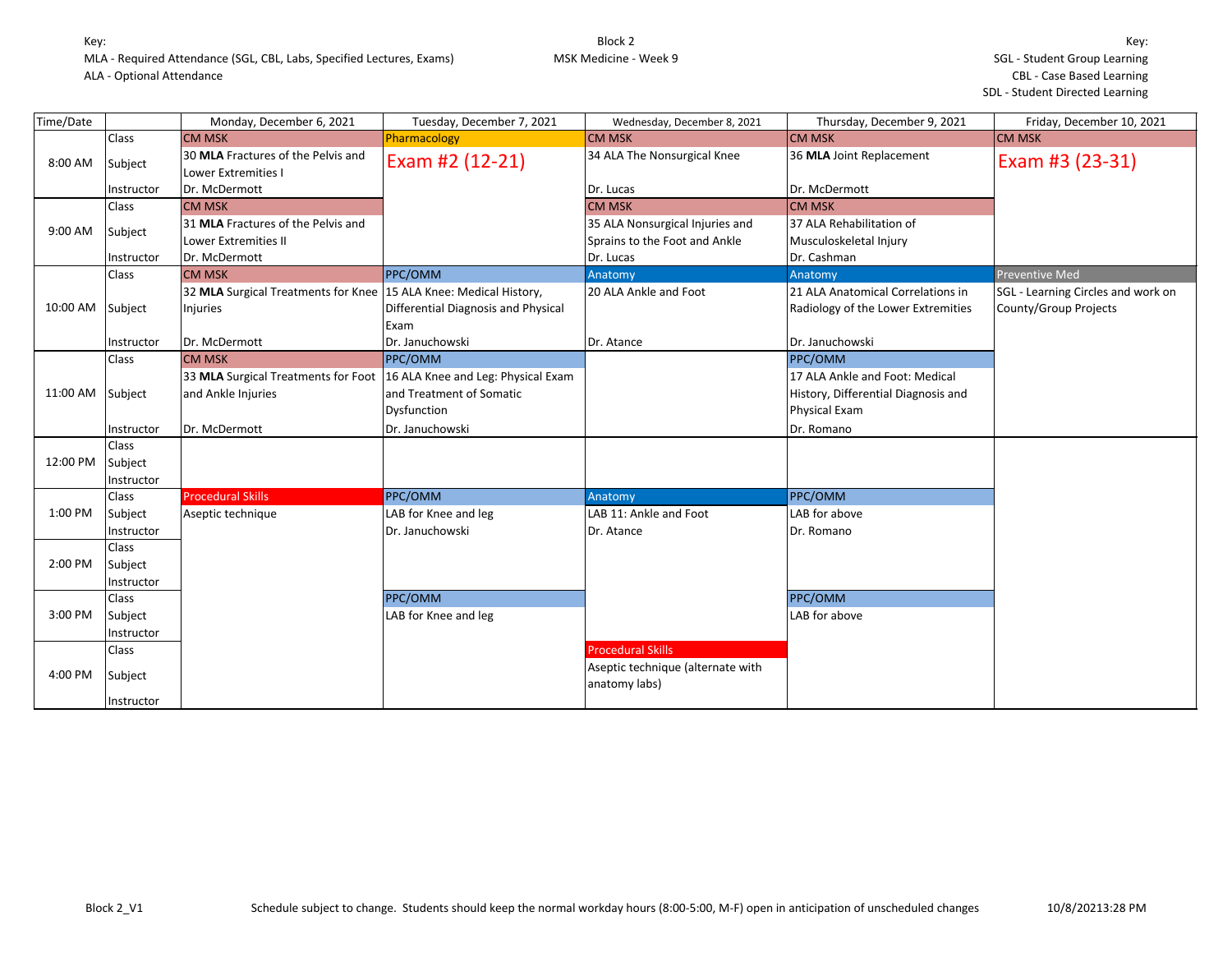| Time/Date |            | Monday, December 13, 2021                                         | Tuesday, December 14, 2021 | Wednesday, December 15, 2021        | Thursday, December 16, 2021         | Friday, December 17, 2021 |       |
|-----------|------------|-------------------------------------------------------------------|----------------------------|-------------------------------------|-------------------------------------|---------------------------|-------|
|           | Class      |                                                                   |                            | <b>ICC</b>                          | <b>ICC</b>                          |                           |       |
| 8:00 AM   | Subject    |                                                                   |                            | <b>Standardized Patient testing</b> | <b>Standardized Patient testing</b> |                           |       |
|           | Instructor |                                                                   |                            |                                     |                                     |                           |       |
|           | Class      |                                                                   | PPC/OMM                    |                                     |                                     |                           |       |
| 9:00 AM   | Subject    |                                                                   | Exam #2 (10-17)            |                                     |                                     |                           |       |
|           | Instructor |                                                                   |                            |                                     |                                     |                           |       |
|           | Class      | <b>CM MSK</b>                                                     |                            |                                     |                                     |                           |       |
| 10:00 AM  | Subject    | 38 ALA Congenital Disorders of the<br>Hip and Lower Extremities I |                            |                                     |                                     |                           |       |
|           | Instructor | Dr. Worster                                                       |                            |                                     |                                     |                           |       |
|           | Class      | <b>CM MSK</b>                                                     | PPC/OMM                    |                                     |                                     | Anatomy                   |       |
| 11:00 AM  | Subject    | 39 ALA Congenital Disorders of the                                | Practical exam             |                                     |                                     | Exam #3 (15-21)           |       |
|           |            | Hip and Lower Extremities II                                      |                            |                                     |                                     |                           |       |
|           | Instructor | Dr. Worster                                                       |                            |                                     |                                     |                           |       |
|           | Class      |                                                                   |                            |                                     |                                     |                           |       |
| 12:00 PM  | Subject    |                                                                   |                            |                                     |                                     |                           |       |
|           | Instructor |                                                                   |                            |                                     |                                     |                           |       |
|           | Class      | <b>CM MSK</b>                                                     |                            |                                     |                                     | Anatomy                   |       |
|           |            | 40 ALA The Limping Adolescent                                     |                            |                                     |                                     | <b>Practical Exam</b>     | (LABS |
| 1:00 PM   | Subject    |                                                                   |                            |                                     |                                     | $8-11)$                   |       |
|           | Instructor | Dr. Cashman                                                       |                            |                                     |                                     |                           |       |
|           | Class      |                                                                   |                            |                                     |                                     |                           |       |
| 2:00 PM   | Subject    |                                                                   |                            |                                     |                                     |                           |       |
|           | Instructor |                                                                   |                            |                                     |                                     |                           |       |
|           | Class      |                                                                   |                            |                                     |                                     |                           |       |
| 3:00 PM   | Subject    |                                                                   |                            |                                     |                                     |                           |       |
|           | Instructor |                                                                   |                            |                                     |                                     |                           |       |
|           | Class      |                                                                   |                            |                                     |                                     |                           |       |
| 4:00 PM   | Subject    |                                                                   |                            |                                     |                                     |                           |       |
|           | Instructor |                                                                   |                            |                                     |                                     |                           |       |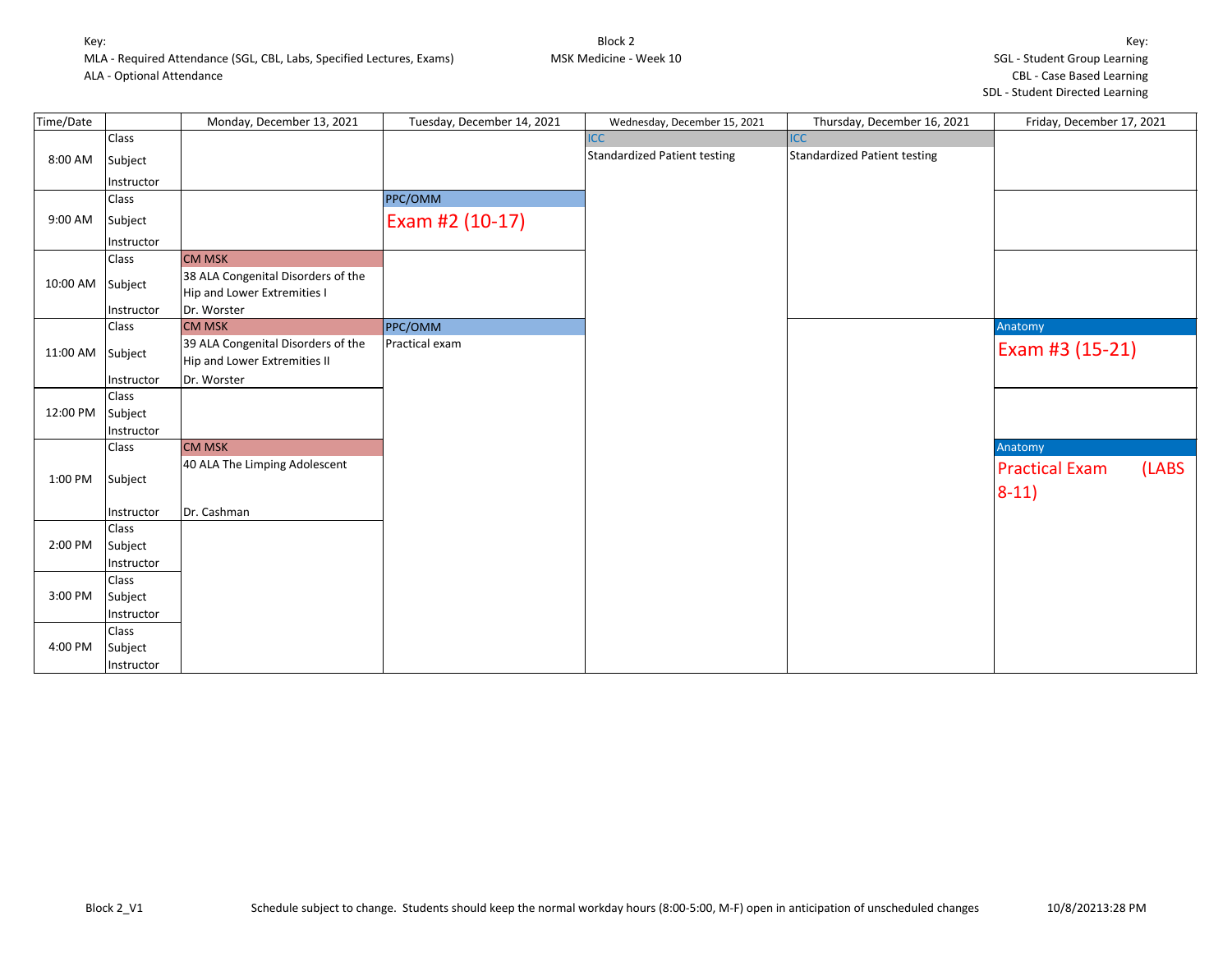| Time/Date |            | Monday, December 20, 2021                   | Tuesday, December 21, 2021 | Wednesday, December 22, 2021 | Thursday, December 23, 2021 | Friday, December 24, 2021 |
|-----------|------------|---------------------------------------------|----------------------------|------------------------------|-----------------------------|---------------------------|
|           | Class      |                                             |                            |                              |                             |                           |
| 8:00 AM   | Subject    |                                             |                            |                              | OFF                         | OFF                       |
|           | Instructor |                                             |                            |                              |                             |                           |
|           | Class      | <b>CM MSK</b>                               | <b>ICC</b>                 |                              |                             |                           |
| 9:00 AM   | Subject    | Exam #4 (32-40)                             | SP debrief                 |                              |                             |                           |
|           | Instructor |                                             |                            |                              |                             |                           |
|           | Class      |                                             |                            |                              |                             |                           |
| 10:00 AM  | Subject    |                                             |                            |                              |                             |                           |
|           | Instructor |                                             |                            |                              |                             |                           |
|           | Class      | Preventive Med                              |                            |                              |                             |                           |
| 11:00 AM  | Subject    | Presentation of County Project -<br>group 1 |                            |                              |                             |                           |
|           | Instructor |                                             |                            |                              |                             |                           |
|           | Class      | Preventive Med                              |                            |                              |                             |                           |
| 12:00 PM  | Subject    | Presentation of County Project -<br>group 2 |                            |                              |                             |                           |
|           | Instructor |                                             |                            |                              |                             |                           |
|           | Class      | Preventive Med                              |                            |                              |                             |                           |
| 1:00 PM   | Subject    | Presentation of County Project -<br>group 3 |                            |                              |                             |                           |
|           | Instructor |                                             |                            |                              |                             |                           |
|           | Class      |                                             |                            |                              |                             |                           |
| 2:00 PM   | Subject    |                                             |                            |                              |                             |                           |
|           | Instructor |                                             |                            |                              |                             |                           |
|           | Class      |                                             |                            |                              |                             |                           |
| 3:00 PM   | Subject    |                                             |                            |                              |                             |                           |
|           | Instructor |                                             |                            |                              |                             |                           |
|           | Class      |                                             |                            |                              |                             |                           |
| 4:00 PM   | Subject    |                                             |                            |                              |                             |                           |
|           | Instructor |                                             |                            |                              |                             |                           |

Block 2 MSK Medicine - Week 11 Key: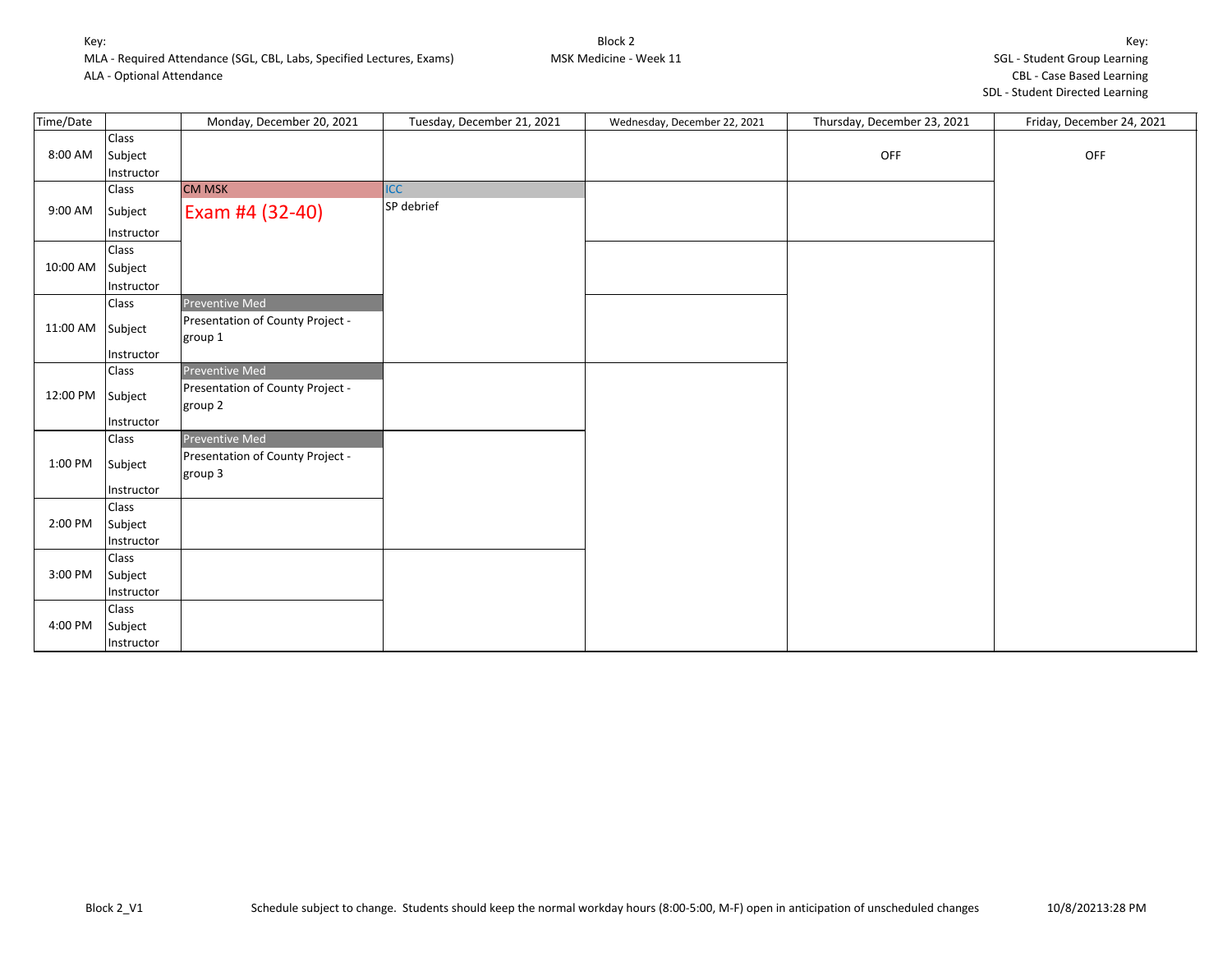MLA - Required Attendance (SGL, CBL, Labs, Specified Lectures, Exams)

ALA - Optional Attendance

| Key:                                |
|-------------------------------------|
| <b>SGL - Student Group Learning</b> |
| <b>CBL - Case Based Learning</b>    |
| SDL - Student Directed Learning     |

| Time/Date |            | Monday, December 27, 2021 | Tuesday, December 28, 2021 | Wednesday, December 29, 2021 | Thursday, December 30, 2021 | Friday, December 31, 2021 |
|-----------|------------|---------------------------|----------------------------|------------------------------|-----------------------------|---------------------------|
|           | Class      |                           |                            |                              |                             |                           |
| 8:00 AM   | Subject    | <b>OFF</b>                | <b>OFF</b>                 | <b>OFF</b>                   | <b>OFF</b>                  | OFF                       |
|           | Instructor |                           |                            |                              |                             |                           |
| 9:00 AM   | Class      |                           |                            |                              |                             |                           |
|           | Subject    |                           |                            |                              |                             |                           |
|           | Instructor |                           |                            |                              |                             |                           |
| 10:00 AM  | Class      |                           |                            |                              |                             |                           |
|           | Subject    |                           |                            |                              |                             |                           |
|           | Instructor |                           |                            |                              |                             |                           |
| 11:00 AM  | Class      |                           |                            |                              |                             |                           |
|           | Subject    |                           |                            |                              |                             |                           |
|           | Instructor |                           |                            |                              |                             |                           |
|           | Class      |                           |                            |                              |                             |                           |
| 12:00 PM  | Subject    |                           |                            |                              |                             |                           |
|           | Instructor |                           |                            |                              |                             |                           |
| 1:00 PM   | Class      |                           |                            |                              |                             |                           |
|           | Subject    |                           |                            |                              |                             |                           |
|           | Instructor |                           |                            |                              |                             |                           |
| 2:00 PM   | Class      |                           |                            |                              |                             |                           |
|           | Subject    |                           |                            |                              |                             |                           |
|           | Instructor |                           |                            |                              |                             |                           |
| 3:00 PM   | Class      |                           |                            |                              |                             |                           |
|           | Subject    |                           |                            |                              |                             |                           |
|           | Instructor |                           |                            |                              |                             |                           |
| 4:00 PM   | Class      |                           |                            |                              |                             |                           |
|           | Subject    |                           |                            |                              |                             |                           |
|           | Instructor |                           |                            |                              |                             |                           |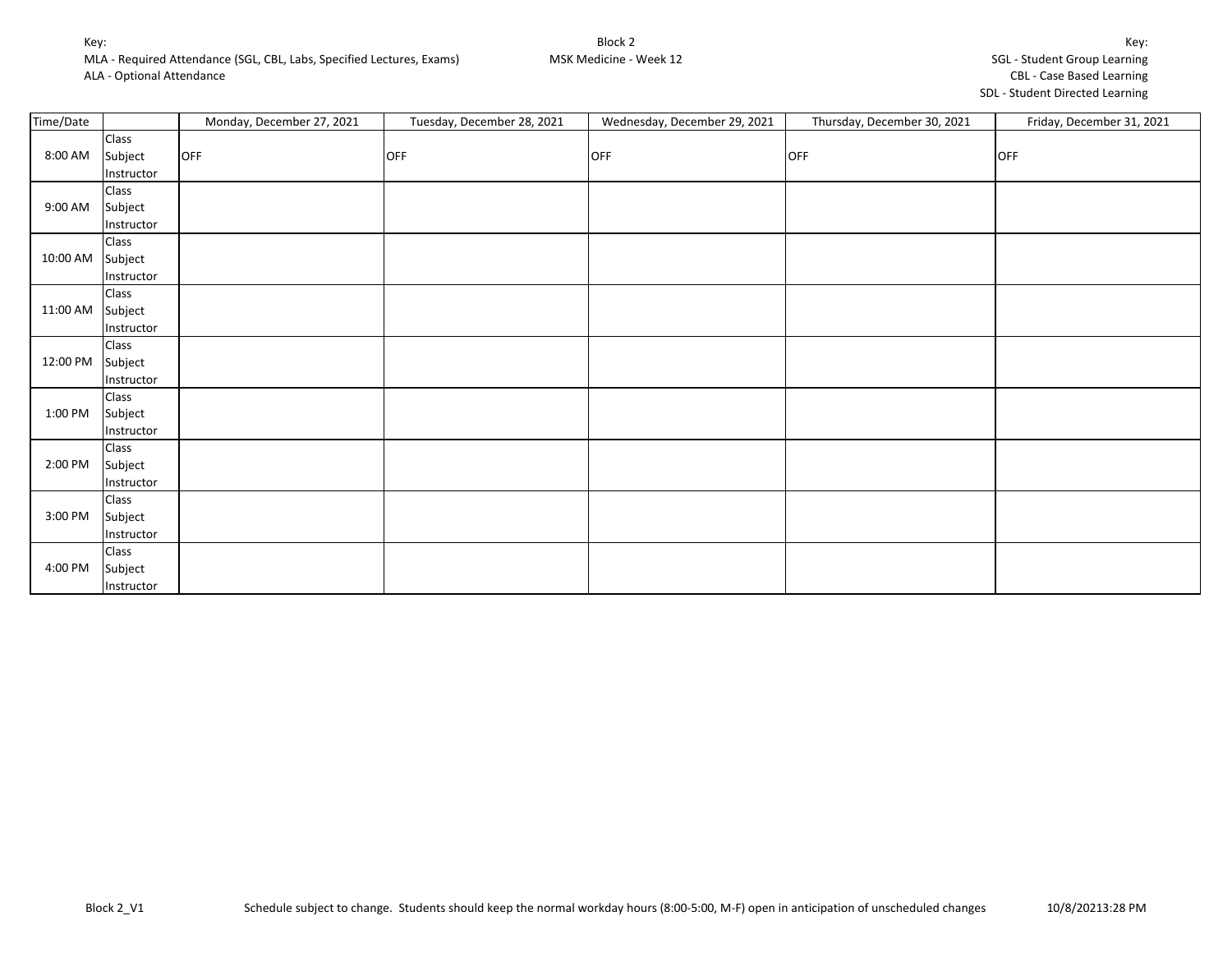| Time/Date |                | Monday, January 3, 2022 | Tuesday, January 4, 2022 | Wednesday, January 5, 2022 | Thursday, January 6, 2022 | Friday, January 7, 2022 |
|-----------|----------------|-------------------------|--------------------------|----------------------------|---------------------------|-------------------------|
| 8:00 AM   | Class          |                         |                          |                            |                           |                         |
|           | Subject        |                         |                          |                            |                           |                         |
|           | Instructor     |                         |                          |                            |                           |                         |
| 9:00 AM   | Class          |                         |                          |                            |                           |                         |
|           | Subject        | OFF                     | <b>OFF</b>               | OFF                        | OFF                       | OFF                     |
|           | Instructor     |                         |                          |                            |                           |                         |
| 10:00 AM  | Class          |                         |                          |                            |                           |                         |
|           | <b>SUBJECT</b> |                         |                          |                            |                           |                         |
|           | Instructor     |                         |                          |                            |                           |                         |
| 11:00 AM  | Class          |                         |                          |                            |                           |                         |
|           | Subject        |                         |                          |                            |                           |                         |
|           | Instructor     |                         |                          |                            |                           |                         |
| 12:00 PM  | Class          |                         |                          |                            |                           |                         |
|           | Subject        |                         |                          |                            |                           |                         |
|           | Instructor     |                         |                          |                            |                           |                         |
| 1:00 PM   | Class          |                         |                          |                            |                           |                         |
|           | Subject        |                         |                          |                            |                           |                         |
|           | Instructor     |                         |                          |                            |                           |                         |
| 2:00 PM   | Class          |                         |                          |                            |                           |                         |
|           | Subject        |                         |                          |                            |                           |                         |
|           | Instructor     |                         |                          |                            |                           |                         |
| 3:00 PM   | Class          |                         |                          |                            |                           |                         |
|           | Subject        |                         |                          |                            |                           |                         |
|           | Instructor     |                         |                          |                            |                           |                         |
| 4:00 PM   | Class          |                         |                          |                            |                           |                         |
|           | Subject        |                         |                          |                            |                           |                         |
|           | Instructor     |                         |                          |                            |                           |                         |